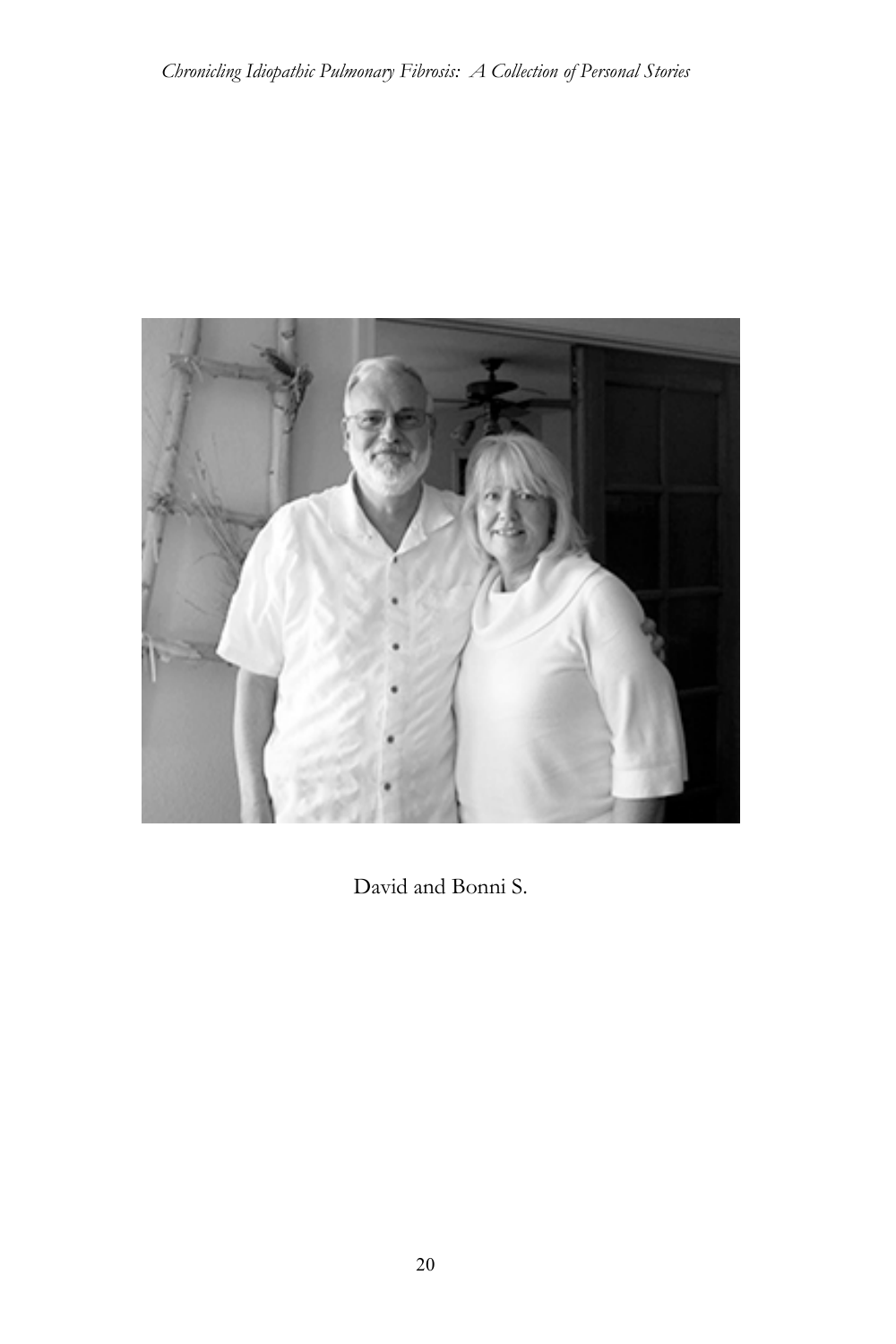## *Chapter 6*

## **My Life With IPF**

## by David S.

*Diagnosis: How did you feel when you were first diagnosed, and how did you tell your family and friends about your diagnosis?*

I first learned of my idiopathic pulmonary fibrosis (IPF) diagnosis five years ago at the age of 55. I had gone to my regular doctor to get an antibiotic for a recurring cough. He listened to my lungs and said he heard a faint crackling sound. To my questioning look, he explained that in his experience this crackle was often associated with IPF. After a bit of discussion about what IPF is, he asked if I wanted to have it checked out with a CT scan or just not worry about it because it was probably nothing. Since my philosophy is that it's better to check and find nothing than to not check and wish I had, a CT scan was done. When the results came back, he referred me to a pulmonologist who ordered a lung biopsy for verification - and verified it was!

My initial reaction was, "Wow, what does it mean?" As my wife was with me every step of the way, I had a loving and caring support person already in place. This did not lessen our concern that all of a sudden our future together became much less than what we were planning for. After looking up IPF on the Internet we were stunned to learn that the average life expectancy after diagnosis is three to five years. It isn't an exaggeration to say that I was a bit down after seeing this information on the Internet.

Upon further discussions with my pulmonologist I was referred to the Division of Pulmonary and Critical Care Medicine at the University of Michigan. There, I underwent a verification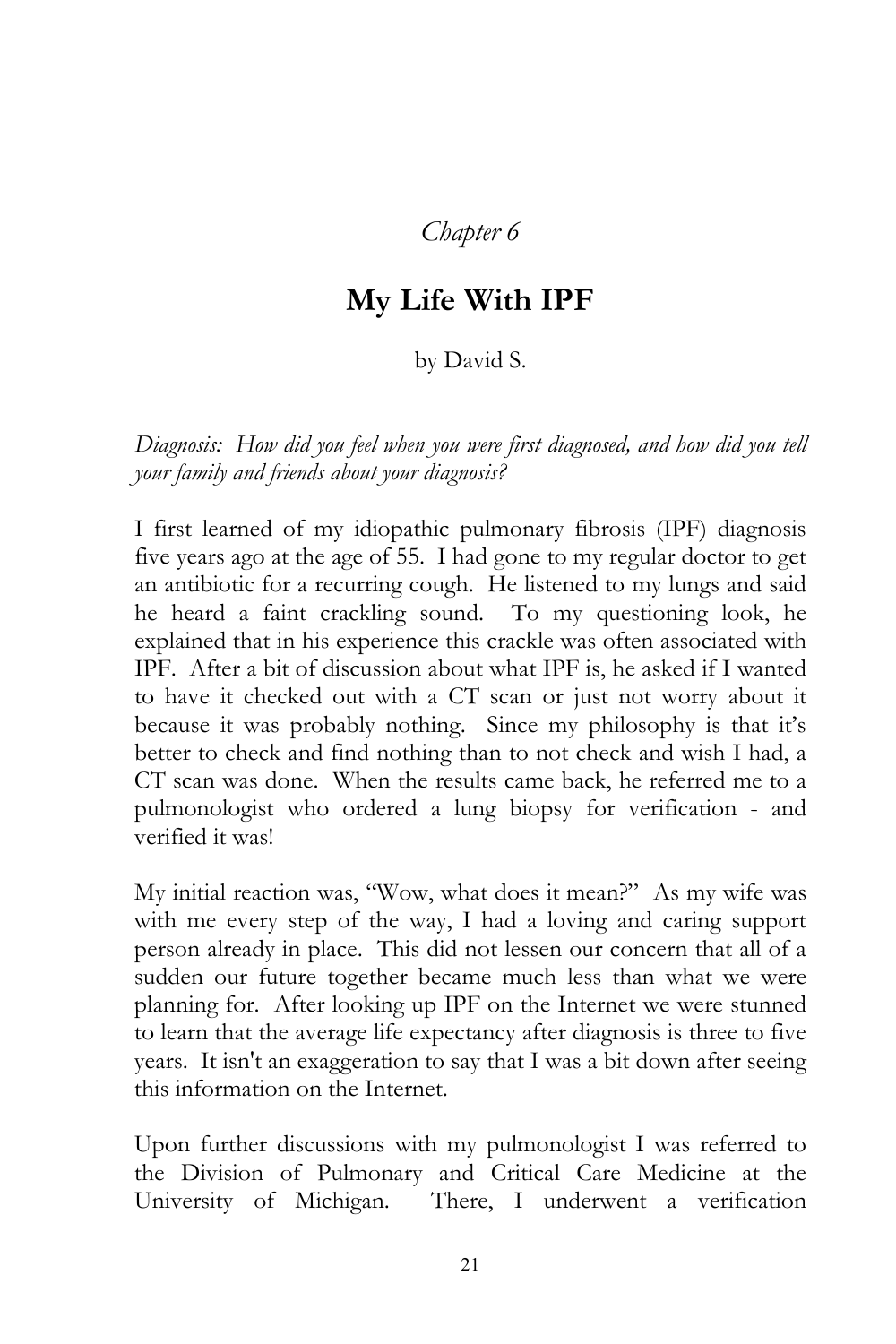bronchoscopy. With this further verification I spent a considerable amount of time with the doctor discussing IPF and what to expect. Through this very frank discussion of what probably lay ahead during the progression of the disease, my state of mind became much more settled. He explained that IPF does not always progress at the same rate and many patients have much longer life spans than three to five years, especially if their diagnosis is made early in the life of the disease, which mine was.

The next hurdle was to share my IPF diagnosis with my family and close friends. This was not as hard as I expected. My wife already knew, and my father was the next to know. Even before the confirmed diagnosis, I talked to my dad since I have always sought his advice on important events in my life. Then, upon receiving the CT scan result I called each of my children, my siblings, and my wife's siblings to let them know what was going on. Through the years they have also been kept up to date on the results of each successive test to monitor my IPF progression.

*Symptoms: What do you like, or not like, about your IPF and how does your IPF make you feel?*

In all honesty, I can't really say I like anything about having IPF. That said, there have been some things it has encouraged me to do that I do like. My wife and I have done more travelling than we otherwise might have, and I have renewed some family ties that I had let lie dormant for many years. I don't mind being able to park closer to buildings with my handicap sticker, especially during the winter, and at my job as a substitute teacher I am no longer required to be outside to watch the kids before school and at recess when the temperature is below 40. On the flip side, I do not like having a frequent cough, nor the diminished stamina I have for walking, especially being much slower on stairs.

*Treatment: What is being done to treat your IPF, how does it make you feel, and what are some things you like, or don't like, about being treated?*

After my diagnosis I asked to participate in IPF treatment studies. The reasons are twofold: 1) You never know what might work and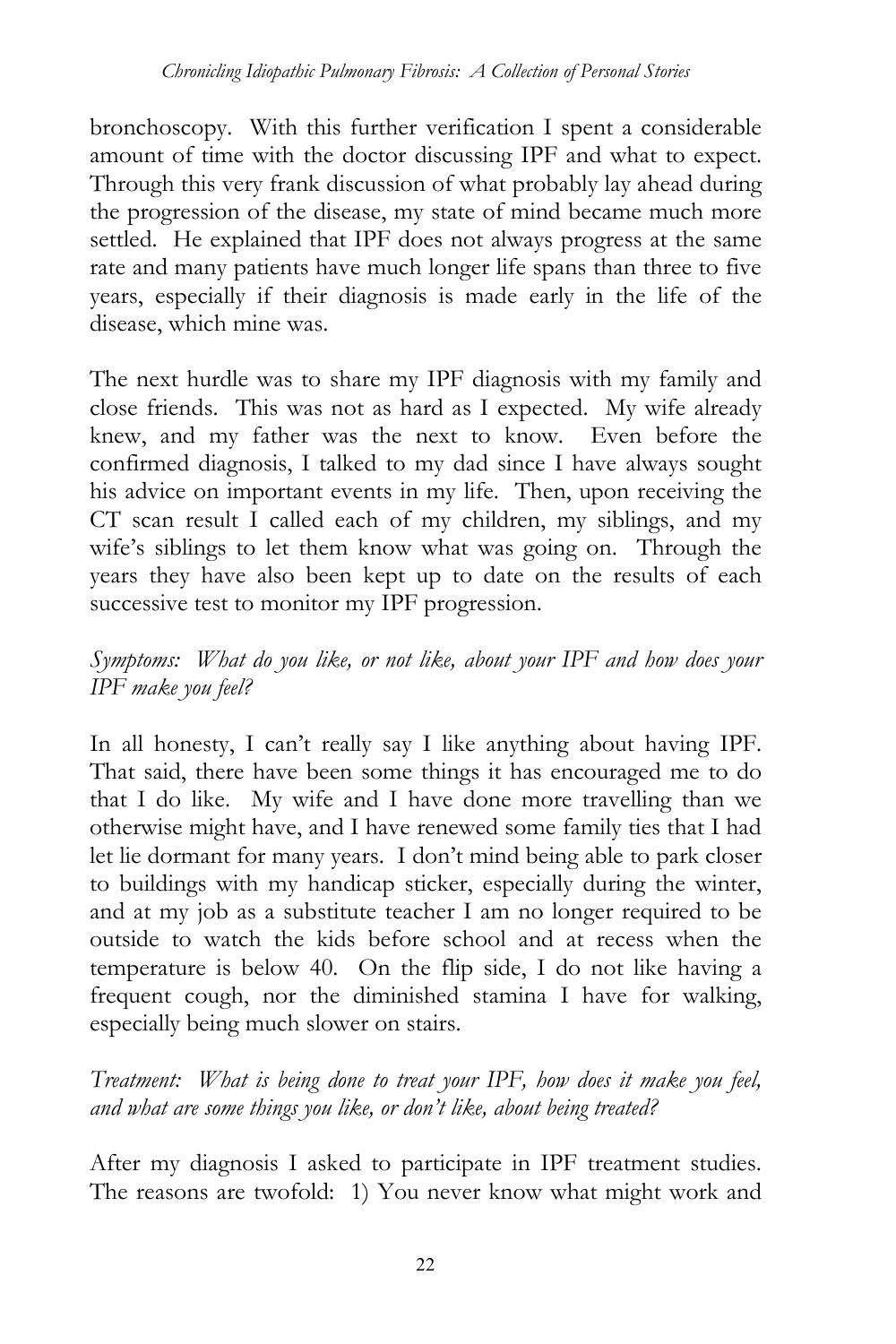## *Sara K. Whisenant*

honestly, what do I have to lose?; and, 2) Anything that can be learned from my participation may very well be of benefit to my children someday if they ever develop IPF. This is especially of concern to me as my father was diagnosed with IPF just one month after I was.

I have been involved in treatment studies continuously since the reconfirmed diagnosis at U-M. One of the studies I participated in was a blind study involving either a new drug or placebo, then a follow-up study knowing that the drug was being administered. As this drug has recently been approved by the FDA, I am currently taking it. It seems to be helping as my IPF has not progressed as rapidly as originally expected. I don't mind taking the drug, though getting acclimated to the recommended dosage took some time. I also am tired a lot, but that goes with the territory.

*Advice: How do you manage your IPF at home, and what advice would you give to somebody who has just been diagnosed with IPF?*

Around the house I have learned to do things a little slower. I take the stairs one at a time instead of two or more; I take frequent breaks when working in the yard; I have put the washer, dryer, and my easy chair up on 3.5" platforms to reduce the stooping, bending and lifting; and I even (occasionally) listen to my wife when she says she will do something to make it easier on me.

For somebody who has just been diagnosed with IPF, the best advice I can give is to find a close and caring person who will laugh with you, cry with you, and support you every step of the way. I am very fortunate to have already had this person in my life - my wife.

*Reflections: How has IPF changed your life, and any additional information you'd like to share.*

IPF has changed my life in that I definitely have a greater understanding of my mortality. Of course, some of this also comes just with the addition of years. In addition, I have also become very familiar, and comfortable, with hospitals and doctors' offices, especially the University of Michigan Health System. This familiarity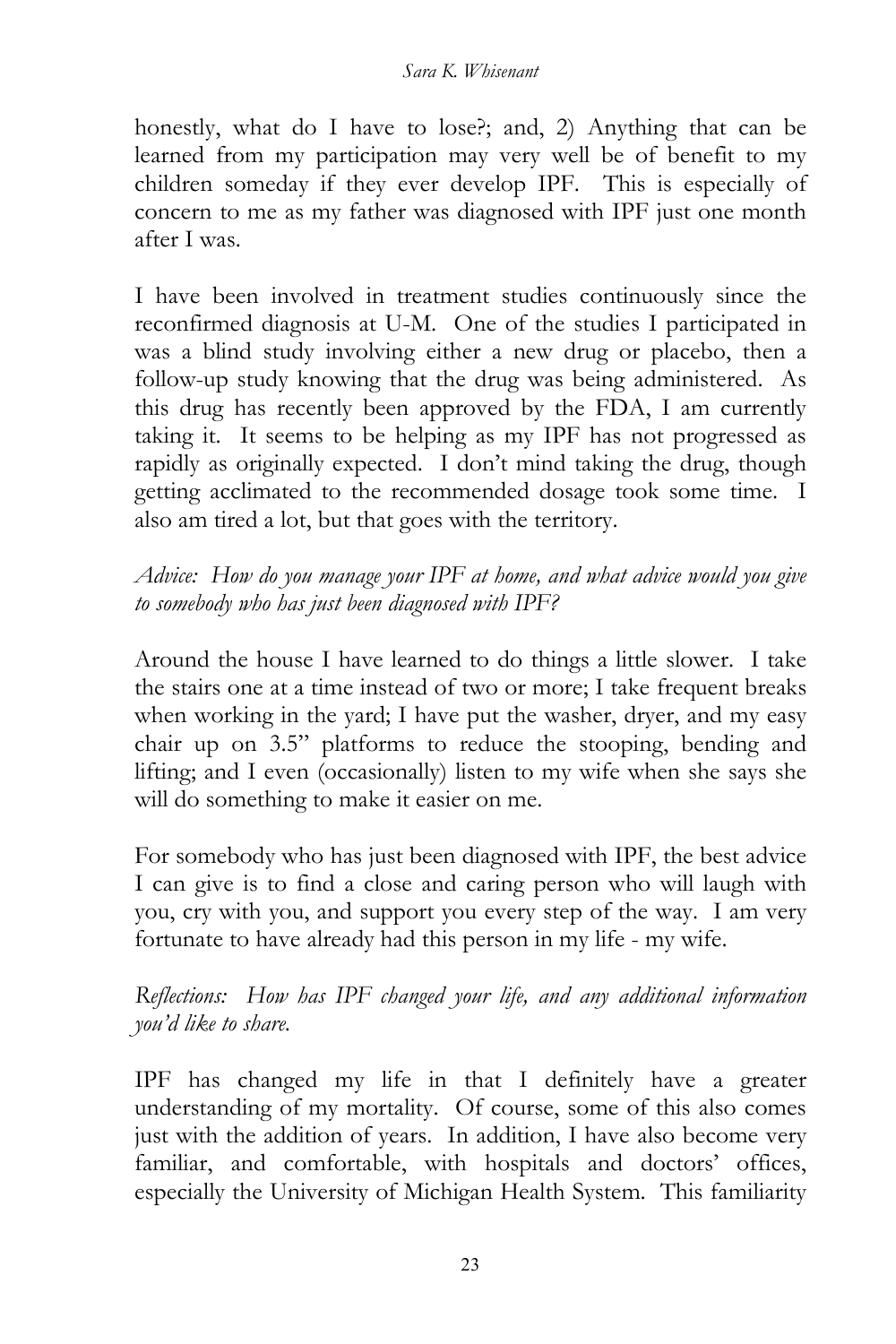has become a wonderful part of our support system as the care, concern, and honesty of the U-M staff has kept my wife and I wellgrounded on a day-to-day basis and when looking into the future.

For the most part I have been able to keep a very positive outlook on life and living. This has been, and is being accomplished through the use of humor, belief in God, living each day to its fullest, and being grateful every day that I have another day to live and spend with my wife and family. On the rare day that the IPF does get the better of me, my wife is generous enough to take just a little more of that day's burden off my shoulders.